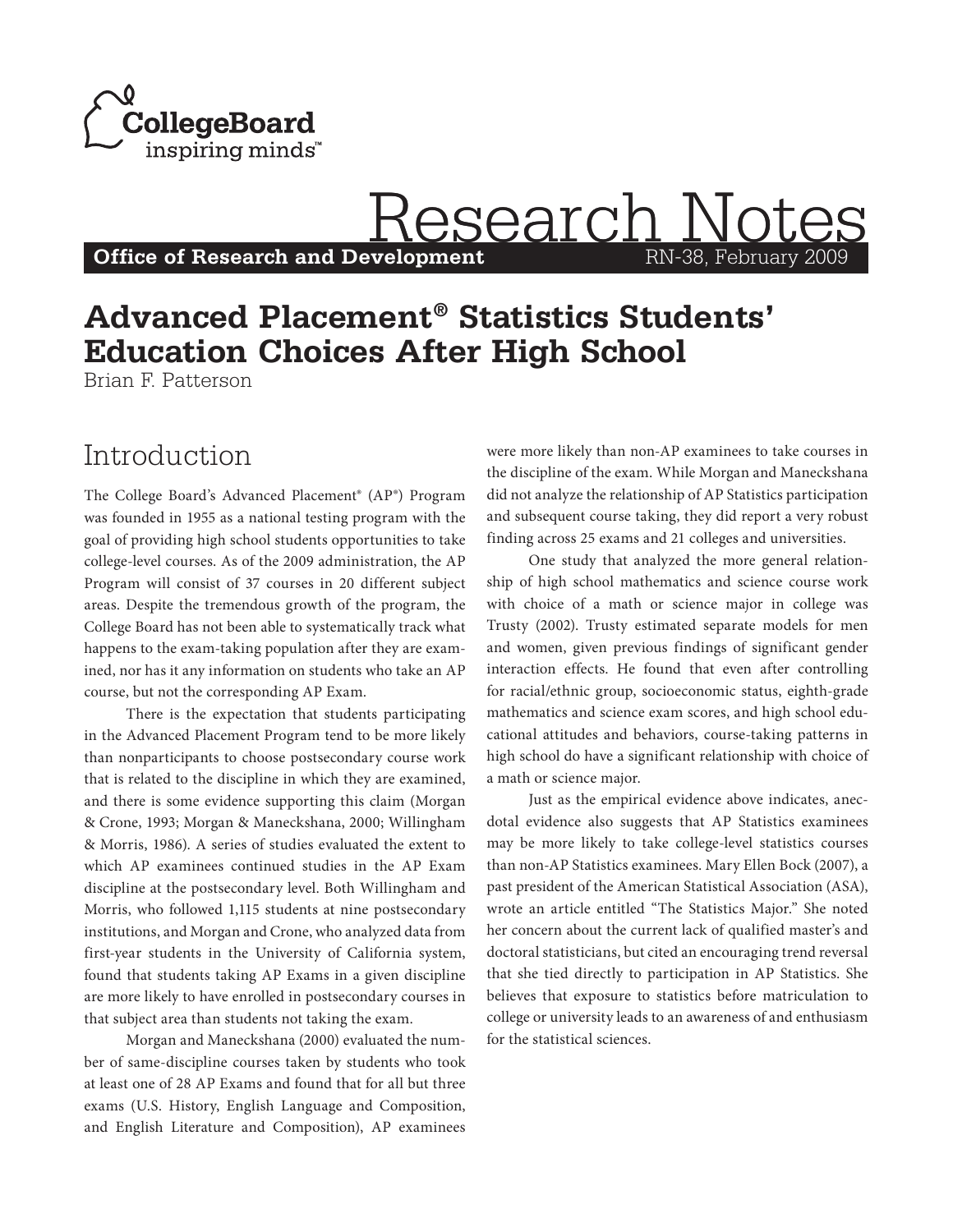## Purpose

In order to explore the relationship between AP Statistics exposure and educational outcome, which is of great interest to the College Board and the ASA, the two organizations collaborated on a survey of past AP Statistics examinees. Among the stated goals of this survey was to evaluate the relationship of the participation in AP Statistics to continuation of statistical study in a postsecondary setting. Of the 19 questions asked in the survey, those that related to the rationale of taking both AP Statistics and college-level statistics follow:

- • How important were each of the following reasons for why you took AP Statistics in high school? (See Table 1 for the list of response options.)
- • How did your exposure to the AP Statistics course material affect your interest in statistics?
- • Did you take any statistics courses in college? Depending upon the individual's response, he or she was asked one of the following questions:
	- • How important were each of the following reasons that you took that first statistics course? (See Table 4 for the list of response options.)
	- How important were each of the following reasons why you did not take any statistics courses in college? (See Table 5 for the list of response options.)
- • How did your exposure to the first statistics course in college affect your interest in statistics?
- • Did you take any additional statistics courses in college beyond that first statistics course?
- What is or was your [undergraduate] major in college?

For the three "importance" questions, respondents were asked to rate the importance of each reason on a scale of one to five, with one being "not at all important" and five being "extremely important"; no interim values were labeled. When rating the extent to which exposure to either AP Statistics or respondents' first college course in statistics affected interest in statistics, the response options were: "greatly decreased"; "somewhat decreased"; "no effect"; "somewhat increased"; and "greatly increased."

Other survey items were related to credit- and placement-granting policies of colleges and universities, students' choice of major, and the extent to which respondents' current job involves the application and interpretation of statistics. These questions were not included in this analysis because some were not relevant to the immediate goals of this survey, and others — like the one relating to employment — had such small response rates.

### Method **Sampling Plan and Results**

This work began in the summer of 2005, and in order to identify a range of past examinees, from those who may currently be enrolled in college or university to those who have completed their postsecondary study and have begun careers, the sample was drawn from all AP Statistics examinees from the 1997 through the 2003 administrations who lived in the United States at the time of examination. The factors that were directly controlled for when designing the sampling scheme included year of examination, exam grade, gender, and the six U.S. regions defined by the College Board. One important note is that students who took the AP Statistics course in their high school but did not subsequently take the AP Statistics Examination were not included in the sample because the contact information for these students was not available.

The final sample of 2,143 examinees was drawn from the nearly 230,000 AP Statistics examinees in the sampling frame. At the end of the data collection period, 408 respondents returned the questionnaire — 177 by mail and 231 via the Web — which yielded a response rate of 19 percent and, after accounting for a total of 442 undeliverable packages and refusals, a completion rate of 24 percent. See the Appendix for more detailed information on the population, sample sizes and response rates.

### **Statistical Corrections**

In order to reduce bias and improve precision, the figures presented in the results section of this paper have been corrected for two important phenomena. The first phenomenon for which the figures were corrected was the fact that not all past examinees who were eligible for inclusion in the sample were equally likely to be selected. For example, because the author was interested in controlling for the differences in survey responses across years, a proportionally larger number of past examinees from the early years of the relevant period were drawn (see Appendix). The expectation was that it would be more difficult to reach these individuals because the addresses on record were from the time of the AP Examination, which could be as many as eight years old. For that reason, the response data were corrected for selection probability or the chance that each individual from the nearly 230,000 AP examinee population would be chosen as one of the 2,143 sampled individuals.

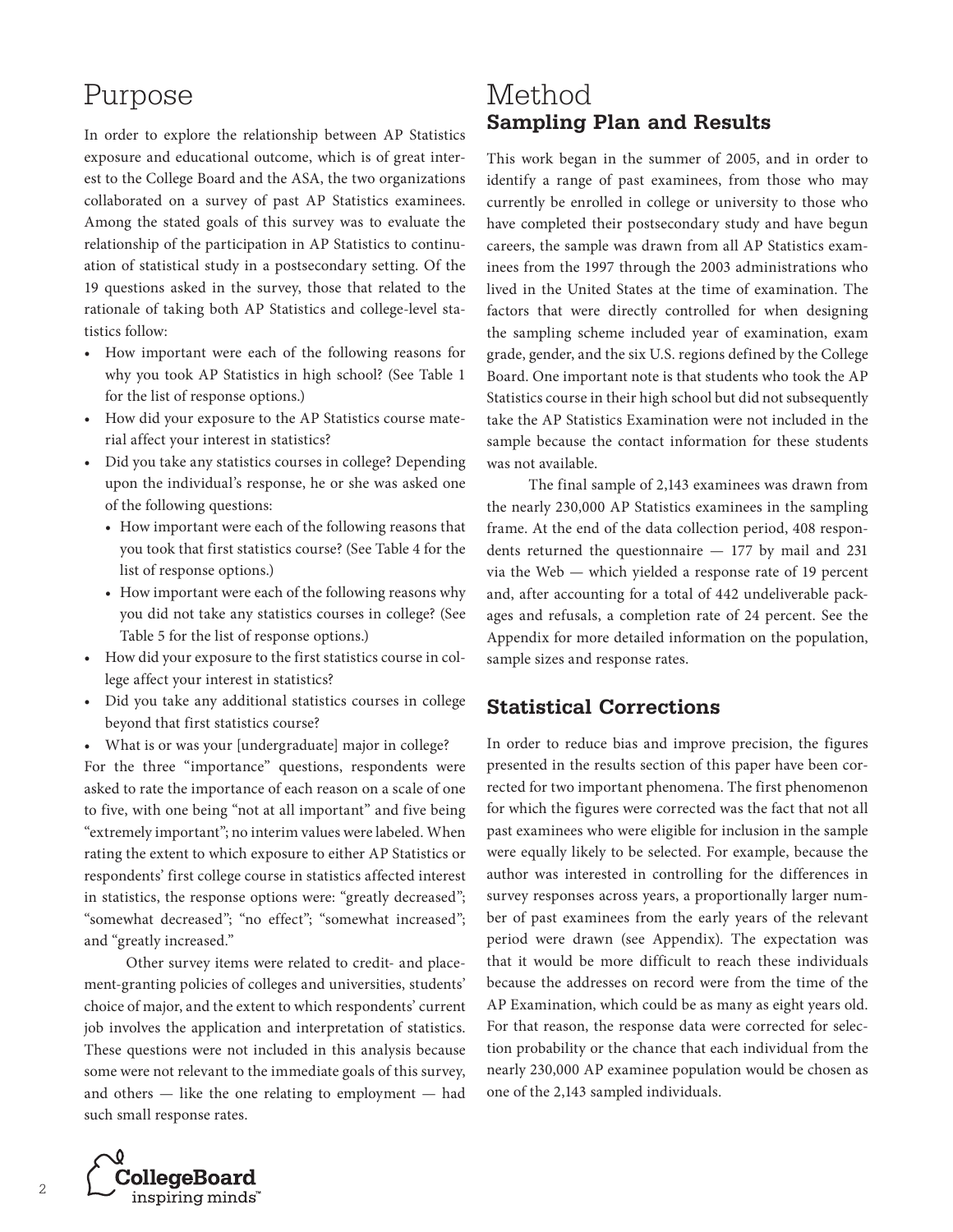The second important phenomenon for which the figures to follow were corrected was survey (or unit) nonresponse. Some of the sampled individuals were more likely to respond to the survey than others in the sample. Indeed, the Appendix shows that response rates were substantially higher for females, generally appear to be higher for individuals receiving higher AP Statistics Exam grades, and may differ slightly by U.S. region. The College Board has demographic and exam performance data for all examinees, and therefore can use these data to estimate the chance that each sampled individual would respond to the survey. Consider the individuals who were very likely to respond when they received the survey (e.g., high-scoring females in later testing years); they may be fundamentally different in terms of their survey responses than those who are inherently unlikely to respond (e.g., low-scoring males in earlier testing years). The unadjusted approach that ignores this fact would result in figures that overrepresent the subpopulation that was likely to respond, and hence potentially would introduce a bias in the final figures. It is for this reason that the figures were corrected for survey nonresponse.

Ignoring these differences in sample selection and response probability would likely result in biased results, and when the unadjusted analyses were run, they typically differed substantially from what is presented below. For example, assuming that applying these two corrections results in approximately unbiased estimates, the unadjusted approach overestimates the proportion of students who indicated a greatly or somewhat increased interest in statistics as a response to exposure to the AP Statistics course, and underestimates the proportion of students whose interest greatly or somewhat decreased. Because the response rates are higher for those students who performed well on the AP Statistics Exam (see Appendix) and it is reasonable to expect that the changed interest in statistics is related to students' performance, it seems appropriate to apply the correction for nonresponse. In other words, the evidence suggests that there is support for both of these corrections.

The percentage estimates, standard errors and 95 percent confidence intervals are presented for each item and response category for each analysis. Because of the corrections described above, it is appropriate to consider these results as representative of the entire population of approximately 230,000 examinees. The full results of the analyses of the seven items are presented in Tables 1–7.

## Results

Tables 1–7 are presented in the order that most appropriately captures the order in which students' educational choices are made. First, the analysis of individuals' most important reasons for taking the AP Statistics class is presented in Table 1. Respondents were asked to rate on a scale of one to five the importance of each reason in making the decision to take AP Statistics. The reasons that stand out as being different from the mean importance value of 2.89 are the four response values whose 95 percent confidence limits do not overlap with the overall mean importance for this item. In particular, the two responses that are associated with greater importance are that the student was interested in mathematics and the "other reasons" category. The two values that are significantly less important than the mean importance level are that the student was thinking of majoring in mathematics or statistics and that the student's high school offered few AP courses, of which AP Statistics was one. These results, taken together, indicated that AP Statistics students' main reason for choosing to take the course was that they were generally interested in mathematics, but not enough to consider majoring in mathematics or statistics in college; and they did not simply take AP Statistics because they had few other courses from which to choose. This is reasonable because students were more likely to have been more heavily exposed to mathematics than to statistics, and as such their preferences for mathematics were likely to be more wellformed than for statistics.

When asked how exposure to the AP Statistics course material affected their interest in statistics, 40.0 percent of respondents indicated that exposure somewhat increased their interest, and 13.8 percent indicated that it greatly increased their interest (see Table 2). This is encouraging, especially given that students generally stated that interest in statistics was neither important nor unimportant in their decision to take AP Statistics in the first place.

The next major decision that students make with respect to their statistical education is of course whether to take any college or university courses in the discipline. Table 3 shows that 59.3 percent of AP Statistics examinees went on to take further courses in statistics. Table 4 shows the relative importance that students choosing to continue their studies of statistics placed on various reasons to continue. Overwhelmingly, students indicated that the fact that statistics was required for their major was the reason they took their first statistics course. Another reason that was of significantly greater importance than the mean importance for all response values was that students felt confident that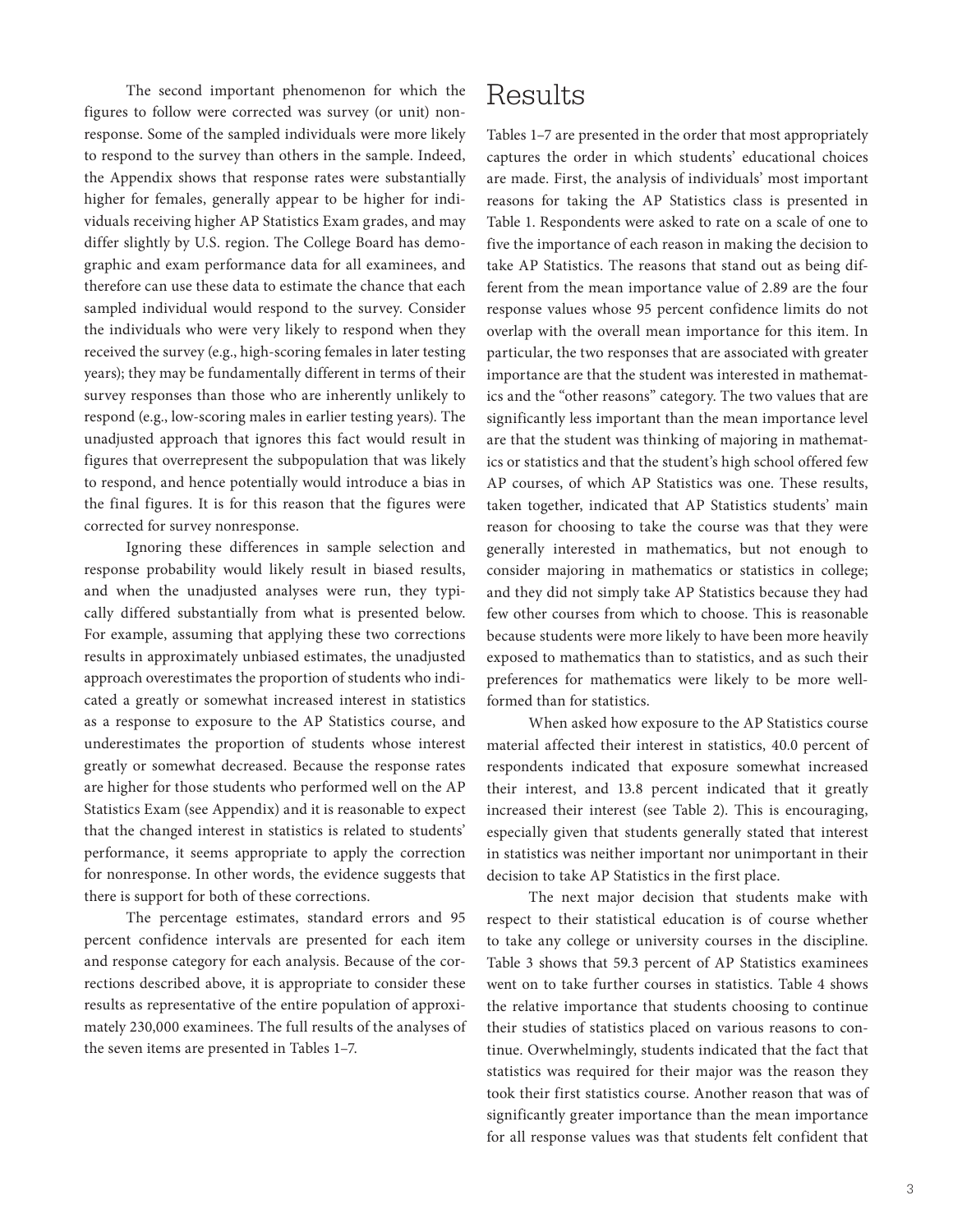they could do well in the course. Interestingly, while they indicated that feeling confident they would perform well was an important reason, they also indicated that thinking it would be an easy course was decidedly less important. This finding supports the argument that upon completion of the AP Statistics course, students' most important reason for taking statistics was that it was required, but feeling competent to take on course work in statistics at the college level also weighed heavily in their decision. It is important to note that being interested in statistics seems to be less important in the decision-making process, perhaps outweighed by the "requirement" and "confidence" options that differ more substantially from the mean importance level for this item.

Both of these findings were supported by the similar question asked of students who did not take any collegelevel statistics courses. Those individuals were asked to rate the importance of a number of reasons in their choice not to take any future courses in statistics, and the factor that was greatest was that it was not required for their degree, as shown in Table 5. Two other relatively important, statistically significant reasons for not taking further course work were that AP Statistics fulfilled all degree requirements and that the student was not interested in statistics. These students also reported that their decision not to take the course was not affected very much by either fear that they would not do well in a statistics course or by their thinking that it would be a difficult course to take. These results complement the inferences made from the reasons given by students who did take the course. The choice to take further course work in statistics seems to be closely related to students' major requirements, and AP Statistics students' confidence in their mastery of statistics does not seem to be a factor in their decision.

Those students who did take at least one college course in statistics were asked how that exposure to statistics affected their interest in statistics, just as each respondent was asked how exposure through the AP Statistics course affected their interest in the subject matter. Table 6 shows that more than half of the students indicated that their first college course in statistics had no effect on their interest in studying statistics, with 34.9 percent indicating that the first course either somewhat or greatly increased their interest in statistics. Given the relatively few respondents, it is difficult to simultaneously compare individuals' reported effects of AP Statistics and the first college course in statistics, respectively, on their interest in statistics. It is also difficult to interpret this result because there was no control group of college

students who were not exposed to AP Statistics, but who did take at least one college course in statistics. Comparisons to such a control group would make these results more meaningful and put them in better context.

Finally, for completeness, Table 7 reports the estimated percentages of the AP Statistics Exam-taking population by their undergraduate college major. The apparently small percentage of students reporting a major in either statistics, mathematics with a concentration in statistics, or simply mathematics is 7.3 percent, but when compared with the cohort of undergraduate students enrolled in the 2003-04 academic year at four-year institutions, of whom only 0.7 percent majored in mathematics or statistics (Snyder, Dillow, & Hoffman, 2008, pp. 320–321) the difference is quite substantial. Indeed, this may be an artifact of the population (i.e, AP Statistics examinees) having a greater underlying interest in the quantitative disciplines, and this comparison should not be taken as a causal implication that AP Statistics causes a greater tendency to major in statistics.

## Limitations and Opportunity for Future Research

This analysis was limited in two related ways: the sample drawn was from AP Statistics examinees and there was no comparison group that was asked comparable questions. The pool of possible individuals who could have been included in the sample only includes students who took the AP Statistics Exam, rather than the larger population who took the course or who took any high school statistics course, or perhaps all students, depending upon the desired inference. Since there is no central database of all students who took the AP Statistics course, future researchers who aim to correct this issue will develop a reliable and cost-effective method of identifying all AP Statistics course-takers. Since an alternate version of the survey was not also administered to a comparison group of individuals not exposed to AP Statistics, it is difficult to make comparisons and impossible to draw causal inferences. Such an additional survey would enable future researchers to make statements such as "AP Statistics examinees are a certain number of times as likely as non-AP Statistics examinees to take statistics courses in college." Finally, another potentially important and more elaborate project could track students and their attitudes and motivations before and immediately after exposure to AP Statistics,

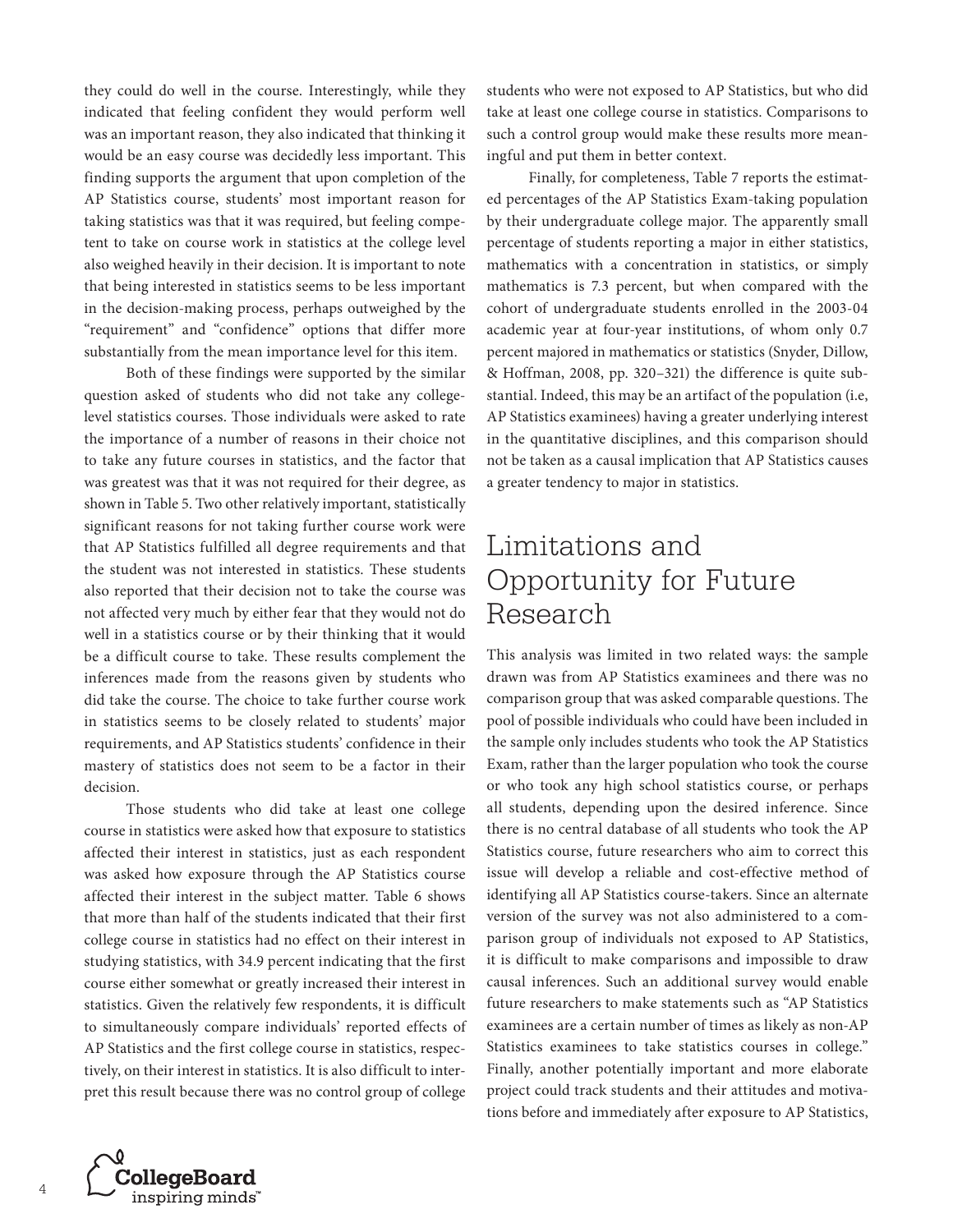and then follow up with a survey of the kind performed here. This would result in more accurate data on the motivations of students for taking the course, rather than the post hoc design implemented here that may have suffered from individuals failing to accurately remember motivations for the choices made with respect to statistics education.

## Conclusion

The results from this survey do seem to support at least one claim that Bock made in the article cited above: taking the AP Statistics course and exam does appear to be related to greater interest in the statistical sciences. Despite this finding, with respect to deciding whether to take further statistics course work and majoring in statistics, students appear to feel prepared for, but not interested in, further study. There is certainly more research needed in order to make causal inferences about the issues presented in this analysis. However, it should serve as encouragement for both AP Statistics and college statistics instructors and the broader statistical community that the AP Statistics program seems to be successful in preparing students for further study and in increasing interest in statistics. It may not, however, affect students' choice to pursue statistics as a major.

*Brian F. Patterson is an assistant research scientist at the College Board.*

## Acknowledgments

The author would like to thank his colleagues at the College Board, Michalis Michaelides and Allison Clark, for their contributions to the survey design and sampling plan; Maureen Ewing and Krista Mattern for their valuable comments on previous drafts; and the American Statistical Association in particular Fritz Scheuren — for its support and advice and for sharing in the cost of data collection.

## References

Bock, M. E. (2007, October). President's corner: The statistics major. *Amstat News*.

Groves, R. M., Fowler, F. J. Jr., Couper, M. P., Lepkowski, J. M., Singer, E., & Tourangeau, R. (2004). *Survey methodology*. Hoboken, NJ: Wiley-Interscience.

Lohr, S. L. (1999). *Sampling: Design and analysis*. Pacific Grove, CA: Duxbury Press.

Morgan, R., & Crone, C. (1993). *Advanced Placement examinees at the University of California: An examination of the freshman year courses and grades of examinees in biology, calculus, and chemistry* (SR-93-210). Princeton, NJ: Educational Testing Service.

Morgan, R., & Maneckshana, B. (2000). *AP students in college: An investigation of their course-taking patterns and college majors* (SR-2000-09). Princeton, NJ: Educational Testing Service.

Morgan, R., & Ramist, L. (1998). *Advanced Placement students in college: An investigation of course grades at 21 colleges* (SR-98-13). Princeton, NJ: Educational Testing Service.

Snyder, T. D., Dillow, S. A., & Hoffman, C. M. (2008). *Digest of education statistics 2007* (NCES 2008-022). National Center for Education Statistics, Institute of Education Sciences, U.S. Department of Education. Washington, DC.

Trusty, J. (2002). Effects of high school course-taking and other variables on choice of science and mathematics college majors. *Journal of Counseling and Development*, *80*(4), 464–474.

Willingham, W., & Morris, M. (1986). *Four years later: A longitudinal study of Advanced Placement students in college* (Research Report 86-2). New York: The College Board.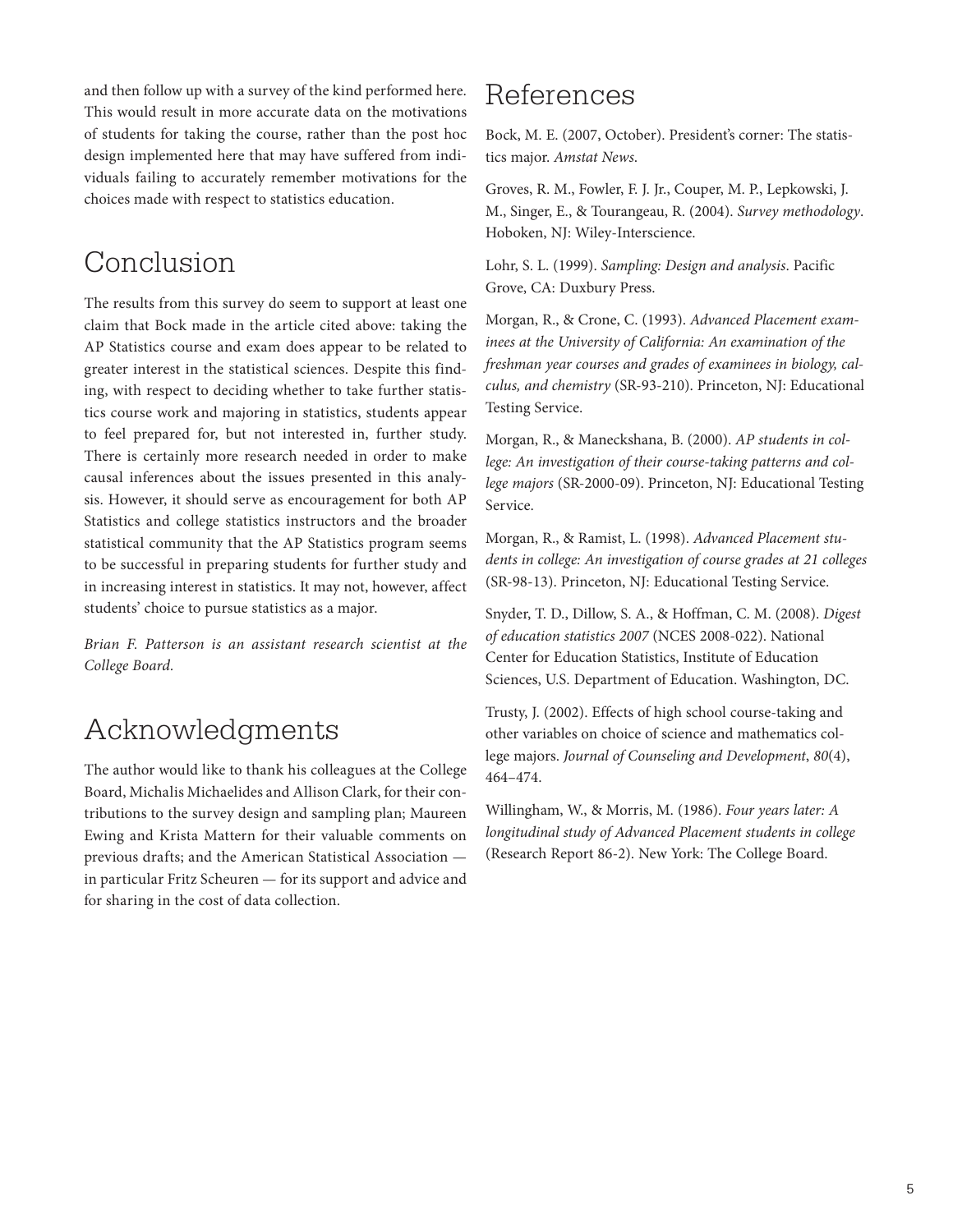| Table 1 Analysis of Survey Item #2                                                                |          |                                                       |                                              |       |  |  |
|---------------------------------------------------------------------------------------------------|----------|-------------------------------------------------------|----------------------------------------------|-------|--|--|
| "How important were each of the following reasons for why you took AP Statistics in high school?" |          |                                                       |                                              |       |  |  |
| Reason<br>Importance*                                                                             |          | <b>Standard</b><br><b>Error</b> of Mean<br>Importance | 95% Confidence Limits<br>for Mean Importance |       |  |  |
|                                                                                                   |          |                                                       | Lower                                        | Upper |  |  |
| (a)                                                                                               | (b)      | (c)                                                   | (d)                                          | (e)   |  |  |
| You were interested in statistics                                                                 | 3.06     | 0.05                                                  | 2.96                                         | 3.17  |  |  |
| You were interested in mathematics                                                                | $3.27 +$ | 0.06                                                  | 3.16                                         | 3.38  |  |  |
| You were thinking of studying mathematics or statistics in college                                | $2.48 +$ | 0.07                                                  | 2.35                                         | 2.61  |  |  |
| A teacher suggested you take AP Statistics                                                        | 2.78     | 0.08                                                  | 2.63                                         | 2.93  |  |  |
| The course fit into your class schedule                                                           | 2.95     | 0.06                                                  | 2.82                                         | 3.08  |  |  |
| Your high school offered a limited number of AP courses, and AP Statistics was one of them        | $2.45 +$ | 0.07                                                  | 2.31                                         | 2.60  |  |  |
| AP Statistics would improve your chances for admission to college                                 | 3.09     | 0.08                                                  | 2.94                                         | 3.24  |  |  |
| Other reasons                                                                                     | $3.37 +$ | 0.16                                                  | 3.05                                         | 3.70  |  |  |
| <b>Mean Importance of All Responses</b>                                                           | 2.89     | 0.04                                                  | 2.81                                         | 2.98  |  |  |

\* Responents were asked to rate the importance of each reason on a scale of one to five, with one being "not at all important" and five being "extremely important." No interim values were labeled.

† Significantly different from the mean importance of all responses for this item at a 95 percent confidence level.

**Source:** The College Board

**Note:** Estimates have been corrected for (1) sample selection probability and (2) unit nonresponse probability.

### **Table 2 Analysis of Survey Item #3**

"How did your exposure to the AP Statistics course material affect your interest in statistics?"

| Response Value           | <b>Estimate of</b> | Standard<br>Error of | 95% Confidence Limits |       |  |
|--------------------------|--------------------|----------------------|-----------------------|-------|--|
|                          | Percent<br>Percent |                      | Lower                 | Upper |  |
| (a)                      | (b)                | (c)                  | (d)                   | (e)   |  |
| <b>Greatly Decreased</b> | 13.8%              | 0.82                 | 12.2%                 | 15.4% |  |
| Somewhat Decreased       | 7.5%               | 1.17                 | 5.2%                  | 9.8%  |  |
| No Effect                | 24.9%              | 1.63                 | 21.7%                 | 28.1% |  |
| Somewhat Increased       | 40.0%              | 2.22                 | 35.7%                 | 44.4% |  |
| Greatly Increased        | 13.8%              | 1.41                 | 11.0%                 | 16.6% |  |

**Source:** The College Board

**Note:** Estimates have been corrected for (1) sample selection probability and (2) unit nonresponse probability.

### **Table 3 Analysis of Survey Item #4**

"Did you take any statistics courses in college?"

| Response Value             | <b>Estimate of</b> | <b>Standard</b><br>Error of | 95% Confidence Limits |       |  |
|----------------------------|--------------------|-----------------------------|-----------------------|-------|--|
|                            | Percent            | Percent                     | Lower                 | Upper |  |
| (a)                        | (b)                | (c)                         | (d)                   | (e)   |  |
| Yes                        | 59.3%              | 2.42                        | 54.5%                 | 64.1% |  |
| No                         | 39.9%              | 2.40                        | 35.1%                 | 44.6% |  |
| $   -$<br>$-1$<br>-<br>$-$ |                    |                             |                       |       |  |

**Source:** The College Board

**Note:** Estimates have been corrected for (1) sample selection probability and (2) unit nonresponse probability.

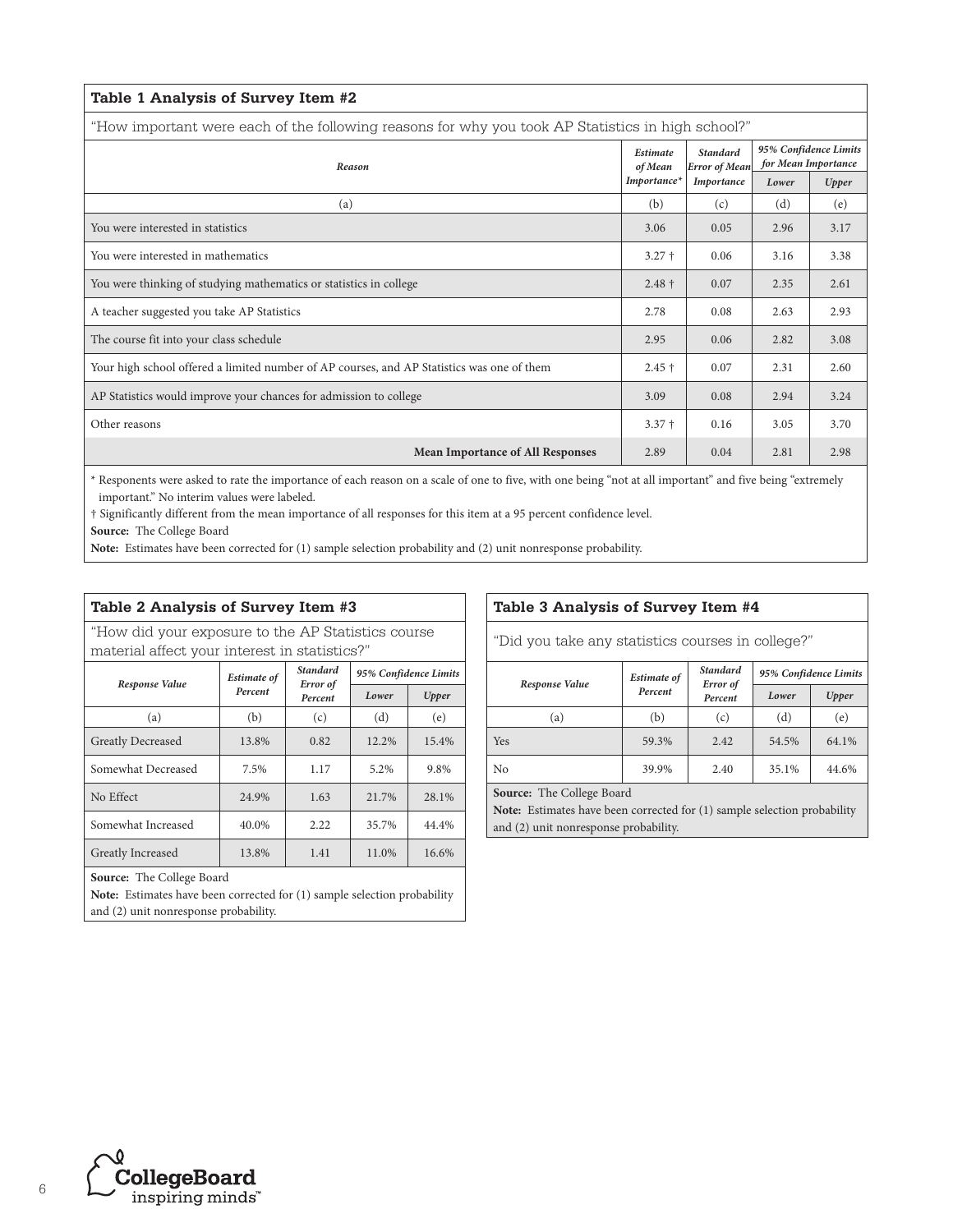| Table 4 Analysis of Survey Item #8                                                                                  |                        |                                         |                                              |       |  |  |  |
|---------------------------------------------------------------------------------------------------------------------|------------------------|-----------------------------------------|----------------------------------------------|-------|--|--|--|
| "How important were each of the following reasons that you took that first [college/university] statistics course?" |                        |                                         |                                              |       |  |  |  |
| Reason                                                                                                              |                        | <b>Standard</b><br><b>Error</b> of Mean | 95% Confidence Limits<br>for Mean Importance |       |  |  |  |
|                                                                                                                     | of Mean<br>Importance* | Importance                              | Lower                                        | Upper |  |  |  |
| (a)                                                                                                                 | (b)                    | (c)                                     | (d)                                          | (e)   |  |  |  |
| It was required for your degree or major                                                                            | $4.55 \pm$             | 0.04                                    | 4.47                                         | 4.63  |  |  |  |
| You were interested in statistics                                                                                   | $2.88 +$               | 0.07                                    | 2.75                                         | 3.02  |  |  |  |
| You felt confident you could do well in that course                                                                 | $3.64 \pm$             | 0.06                                    | 3.52                                         | 3.76  |  |  |  |
| You thought it would be an easy course to take                                                                      | $2.73 +$               | 0.12                                    | 2.49                                         | 2.97  |  |  |  |
| Other reasons                                                                                                       | $1.58 +$               | 0.02                                    | 1.53                                         | 1.63  |  |  |  |
| <b>Mean Importance of All Responses</b>                                                                             | 3.32                   | 0.05                                    | 3.22                                         | 3.43  |  |  |  |

\* Responents were asked to rate the importance of each reason on a scale of one to five, with one being "not at all important" and five being "extremely important." No interim values were labeled.

† Significantly different from the mean importance of all responses for this item at a 95 percent confidence level. **Source:** The College Board

**Note:** Estimates have been corrected for (1) sample selection probability and (2) unit nonresponse probability.

#### **Table 5 Analysis of Survey Item #5**

"How important were each of the following reasons why you did not take any statistics courses in college?"

| Reason                                                                    |          | <b>Standard</b><br><b>Error</b> of Mean | 95% Confidence Limits<br>for Mean Importance |       |
|---------------------------------------------------------------------------|----------|-----------------------------------------|----------------------------------------------|-------|
|                                                                           |          | Importance                              | Lower                                        | Upper |
| (a)                                                                       | (b)      | (c)                                     | (d)                                          | (e)   |
| It was not required for my degree                                         | $3.79 +$ | 0.03                                    | 3.72                                         | 3.86  |
| AP Statistics credit satisfied all statistics requirements for the degree | $2.55 +$ | 0.05                                    | 2.44                                         | 2.65  |
| Was not interested in statistics                                          | $2.82 +$ | 0.04                                    | 2.73                                         | 2.90  |
| Was afraid I would not do well in a statistics course                     | $1.30 +$ | 0.01                                    | 1.28                                         | 1.32  |
| Thought it would be a difficult course to take                            | $1.37 +$ | 0.02                                    | 1.32                                         | 1.42  |
| Other reasons                                                             | 2.73     | 0.25                                    | 2.10                                         | 3.37  |
| <b>Mean Importance of All Responses</b>                                   | 2.40     | 0.02                                    | 2.36                                         | 2.43  |

\* Responents were asked to rate the importance of each reason on a scale of one to five, with one being "not at all important" and five being "extremely important." No interim values were labeled.

† Significantly different from the mean importance of all responses for this item at a 95 percent confidence level.

**Source:** The College Board

**Note:** Estimates have been corrected for (1) sample selection probability and (2) unit nonresponse probability.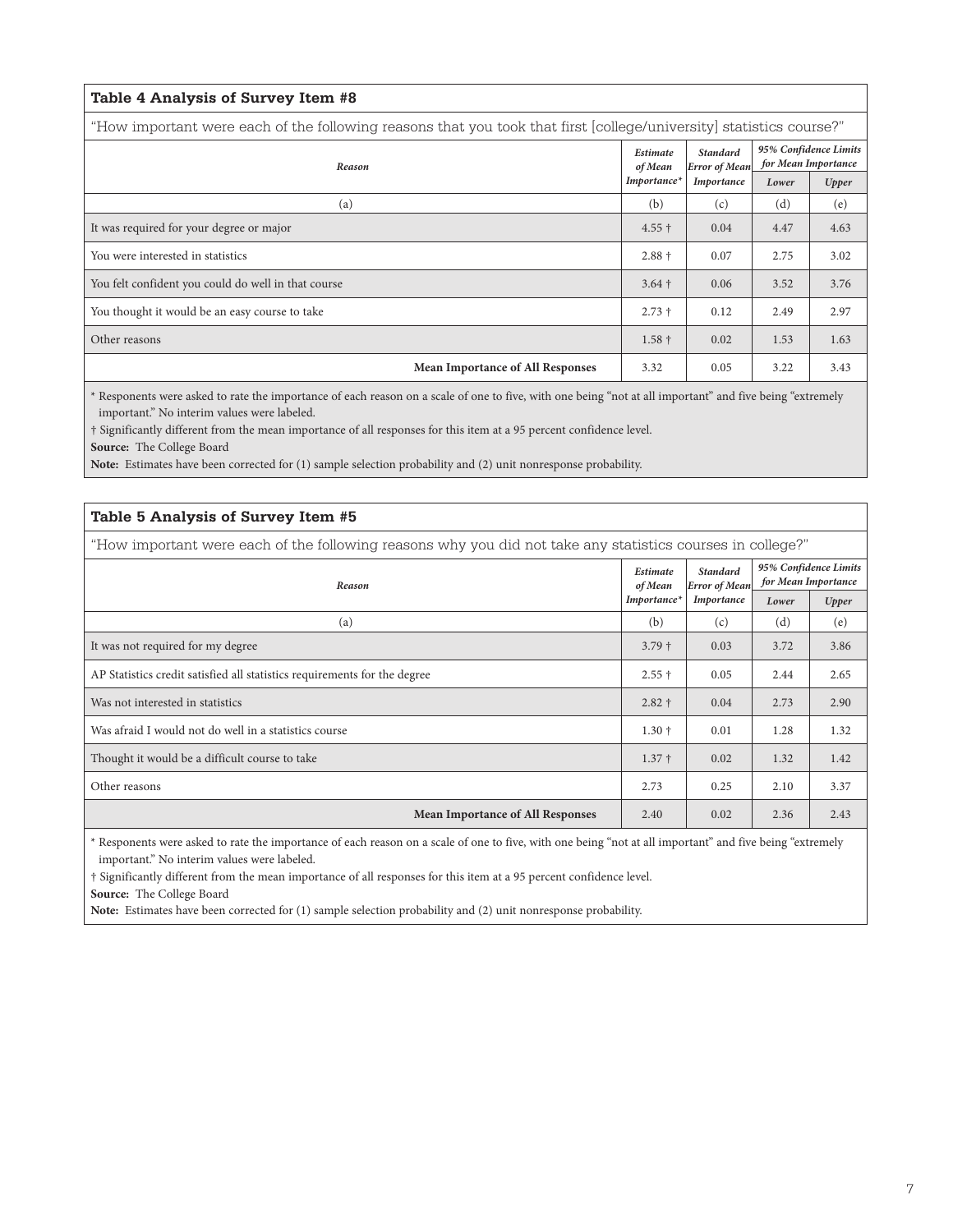### **Table 6 Analysis of Survey Item #9**

"How did your exposure to the first statistics course in college affect your interest in statistics?"

| Response Value           | <b>Estimate of</b> | <b>Standard</b><br>Error of | 95% Confidence Limits |       |  |
|--------------------------|--------------------|-----------------------------|-----------------------|-------|--|
|                          | Percent            |                             | Lower                 | Upper |  |
| (a)                      | (b)                | (c)                         | (d)                   | (e)   |  |
| <b>Greatly Decreased</b> | 7.8%               | 1.59                        | 4.6%                  | 11.0% |  |
| Somewhat Decreased       | 5.7%               | 1.34                        | 3.1%                  | 8.4%  |  |
| No Effect                | 51.5%              | 3.51                        | 44.6%                 | 58.5% |  |
| Somewhat Increased       | 25.4%              | 2.54                        | 20.3%                 | 30.5% |  |
| Greatly Increased        | 9.5%               | 3.05                        | 3.4%                  | 15.6% |  |

**Source:** The College Board

**Note:** Estimates have been corrected for (1) sample selection probability and (2) unit nonresponse probability.

### **Table 7 Analysis of Survey Item #14**

"What is or was your major in college?"

|                                                                              | <b>Estimate of</b>             | <b>Standard</b> | 95% Confidence Limits |       |  |  |
|------------------------------------------------------------------------------|--------------------------------|-----------------|-----------------------|-------|--|--|
| Response Value                                                               | Error of<br>Percent<br>Percent |                 | Lower                 | Upper |  |  |
| (a)                                                                          | (b)                            | (c)             | (d)                   | (e)   |  |  |
| <b>Statistics</b>                                                            | 1.3%                           | 0.7             | $0.0\%$               | 2.7%  |  |  |
| Mathematics with a<br>concentration in Statistics                            | 0.4%                           | 0.1             | 0.1%                  | 0.7%  |  |  |
| Mathematics                                                                  | 5.6%                           | 1.1             | 3.5%                  | 7.7%  |  |  |
| Engineering or<br>Computer Science                                           | 10.0%                          | 1.1             | 7.9%                  | 12.1% |  |  |
| Biology, Chemistry,<br>Health Sciences, Physics,<br>or other Natural Science | 15.6%                          | 2.0             | 11.6%                 | 19.6% |  |  |
| <b>Economics or Business</b>                                                 | 17.5%                          | 1.7             | 14.2%                 | 20.9% |  |  |
| Education                                                                    | 4.9%                           | 0.6             | 3.7%                  | 6.0%  |  |  |
| Political Science,<br>Psychology, Sociology, or<br>other Social Science      | 23.0%                          | 2.1             | 18.9%                 | 27.1% |  |  |
| Agriculture                                                                  | 0.2%                           | 0.2             | $0.0\%$               | 0.6%  |  |  |
| Not Yet Decided                                                              | 0.7%                           | 0.5             | 0.0%                  | 1.7%  |  |  |
| Other                                                                        | 20.8%                          | 1.4             | 18.0%                 | 23.6% |  |  |
| <b>Source:</b> The College Board                                             |                                |                 |                       |       |  |  |

**Source:** The College Board

**Note:** Estimates have been corrected for (1) sample selection probability and (2) unit nonresponse probability.

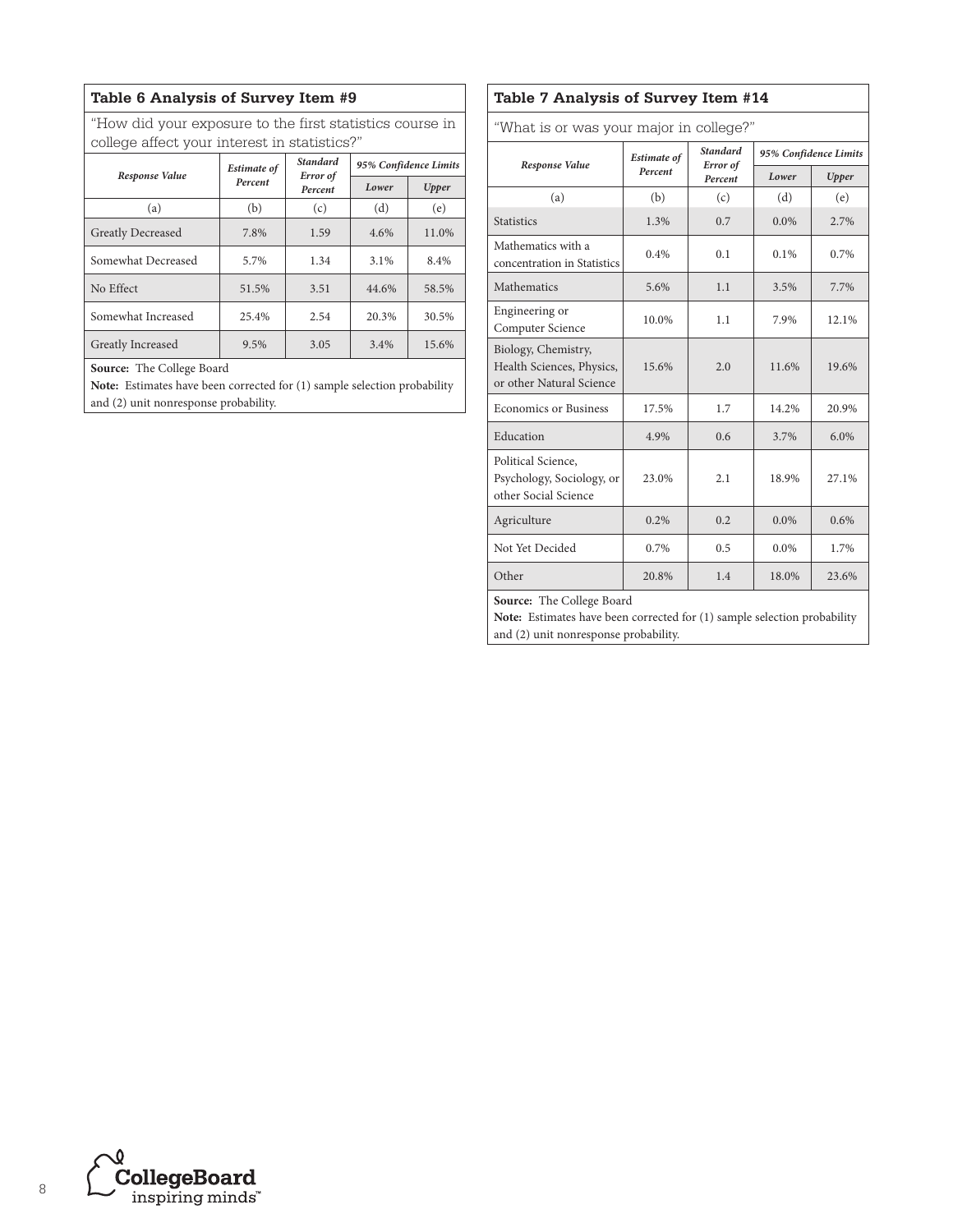| Appendix: Summary of Population and Sample Sizes and Response Counts by Strata Variables |                          |                        |             |                      |                          |                      |  |
|------------------------------------------------------------------------------------------|--------------------------|------------------------|-------------|----------------------|--------------------------|----------------------|--|
| Strata Variable                                                                          | Strata Variable<br>Value | <b>Population Size</b> | Sample Size | <b>Sampling Rate</b> | Number of<br>Respondents | <b>Response Rate</b> |  |
| (a)                                                                                      | (b)                      | (c)                    | (d)         | (e)                  | (f)                      | (g)                  |  |
|                                                                                          | 1997                     | 7,551                  | 372         | 4.9%                 | 71                       | 19.1%                |  |
|                                                                                          | 1998                     | 15,222                 | 344         | 2.3%                 | 59                       | 17.2%                |  |
|                                                                                          | 1999                     | 24,805                 | 323         | 1.3%                 | 60                       | 18.6%                |  |
| AP Exam Year                                                                             | 2000                     | 33,651                 | 302         | 0.9%                 | 49                       | 16.2%                |  |
|                                                                                          | 2001                     | 41,034                 | 280         | 0.7%                 | 66                       | 23.6%                |  |
|                                                                                          | 2002                     | 49,241                 | 257         | 0.5%                 | 53                       | 20.6%                |  |
|                                                                                          | 2003                     | 57,496                 | 232         | 0.4%                 | 50                       | 21.6%                |  |
| AP Exam Grade                                                                            | $\mathbf{1}$             | 49,968                 | 129         | 0.3%                 | 12                       | 9.3%                 |  |
|                                                                                          | $\overline{2}$           | 44,911                 | 132         | 0.3%                 | 20                       | 15.2%                |  |
|                                                                                          | $\overline{3}$           | 56,723                 | 583         | 1.0%                 | 121                      | 20.8%                |  |
|                                                                                          | $\overline{4}$           | 50,402                 | 589         | 1.2%                 | 100                      | 17.0%                |  |
|                                                                                          | 5                        | 26,996                 | 677         | 2.5%                 | 155                      | 22.9%                |  |
| Gender                                                                                   | Male                     | 113,089                | 1,056       | 0.9%                 | 250                      | 23.7%                |  |
|                                                                                          | Female                   | 115,911                | 1,054       | 0.9%                 | 158                      | 15.0%                |  |
|                                                                                          | <b>MRO</b>               | 32,417                 | 352         | 1.1%                 | 61                       | 17.3%                |  |
| U. S. Region*                                                                            | <b>MSRO</b>              | 44,794                 | 352         | 0.8%                 | 76                       | 21.6%                |  |
|                                                                                          | <b>NERO</b>              | 12,533                 | 352         | 2.8%                 | 61                       | 17.3%                |  |
|                                                                                          | <b>SRO</b>               | 61,218                 | 353         | 0.6%                 | 72                       | 20.4%                |  |
|                                                                                          | <b>SWRO</b>              | 17,934                 | 352         | 2.0%                 | 59                       | 16.8%                |  |
|                                                                                          | <b>WRO</b>               | 61,104                 | 349         | 0.6%                 | 79                       | 22.6%                |  |
| Overall                                                                                  | n/a                      | 229,000                | 2,110       | 0.9%                 | 408                      | 19.3%                |  |

**Source:** The College Board

\*The codes for U.S. regions are as follows:

MRO = Midwest

MSRO = Middle States

NERO = New England

SRO = Southern

SWRO = Southwestern

WRO = Western

n/a: Not applicable